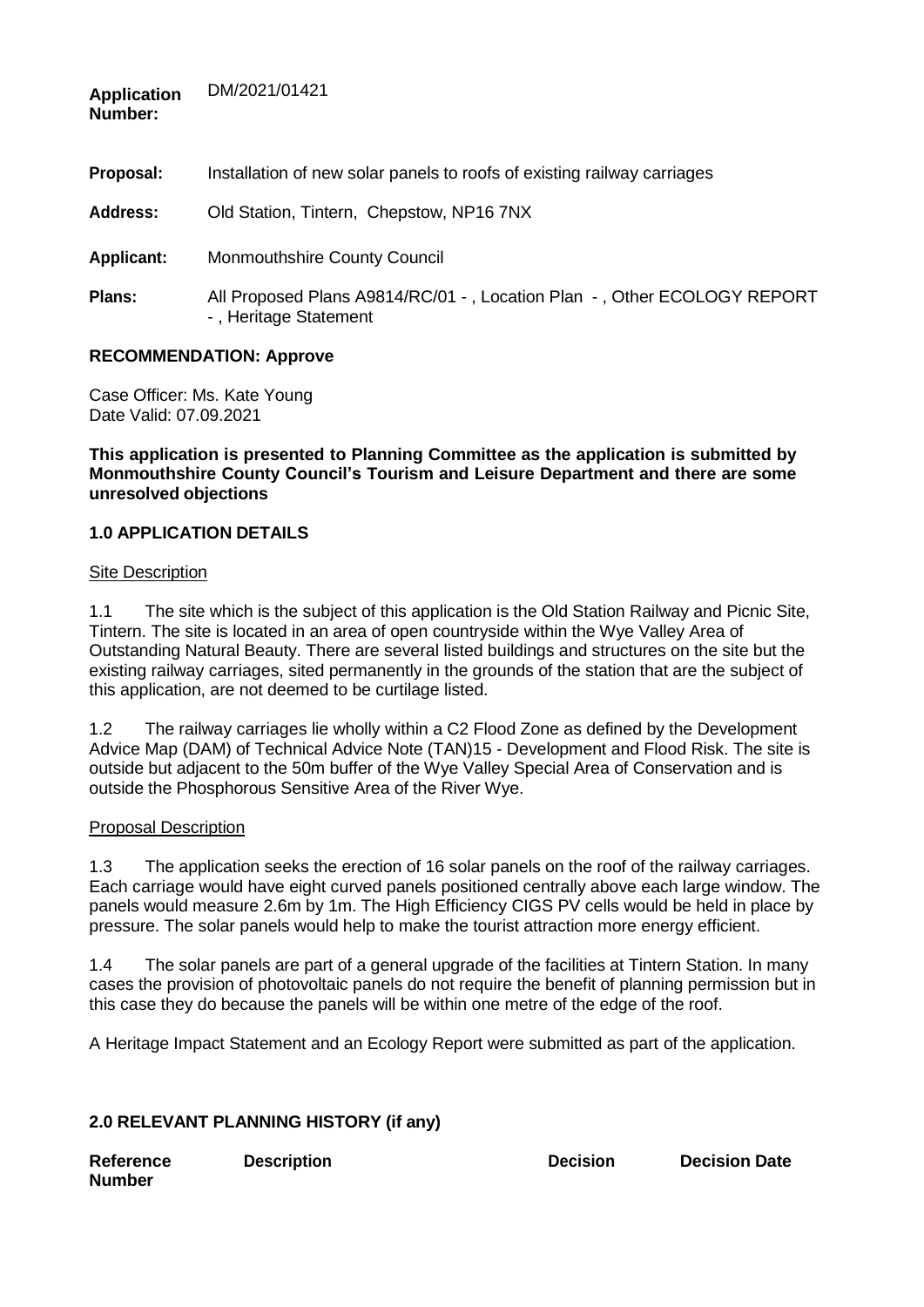| DM/2019/00022 | Formation of new access door for<br>transportation of sit on train unit, to<br>and from current storage location<br>within the signal box.                                                                                                                                                          | Approved                 | 04.04.2019 |
|---------------|-----------------------------------------------------------------------------------------------------------------------------------------------------------------------------------------------------------------------------------------------------------------------------------------------------|--------------------------|------------|
| DM/2021/01416 | Proposed installation of 2no.<br>shower/toilet blocks, to serve site<br>visitors and nearby camp site.                                                                                                                                                                                              | Pending<br>Consideration |            |
| DM/2021/01421 | Installation of new solar panels to<br>roofs of existing railway carriages.                                                                                                                                                                                                                         | Pending<br>Determination |            |
| DC/2012/00543 | Renewal of planning consent<br>2007/00190 - Phase 1: to lay 500m of<br>12 1/4 inch railway track from existing<br>signal box to Brockweir bridge, to<br>erect a steel carriage shed (clad in<br>wood) to house engine and rolling<br>stock. Phase 2: to continue track<br>southwards by 280 metres. | Approved                 | 30.10.2012 |
| DC/2007/00190 | Phase One - to lay 500 metres of 12<br>1/4 inch railway track from existing<br>signal box to Brockweir Bridge; to<br>erect a steel carriage shed (clad in<br>wood) to house engine & rolling stock<br>- sited by play area.<br>Phase Two - to<br>continue track southwards by 280<br>metres.        | Approved                 | 29.06.2007 |
| DC/2006/01466 | <b>Re-surfacing Of Existing Stoned</b><br>Footpath On Dismantled Railway<br><b>Formation With Dense Bitumen</b><br>Macadam Binding Course Finished<br>With Sealing Grit, Of Dimensions -<br>2.5M Wide, 395M Long = 987.5 M2                                                                         | Approved                 | 27.06.2006 |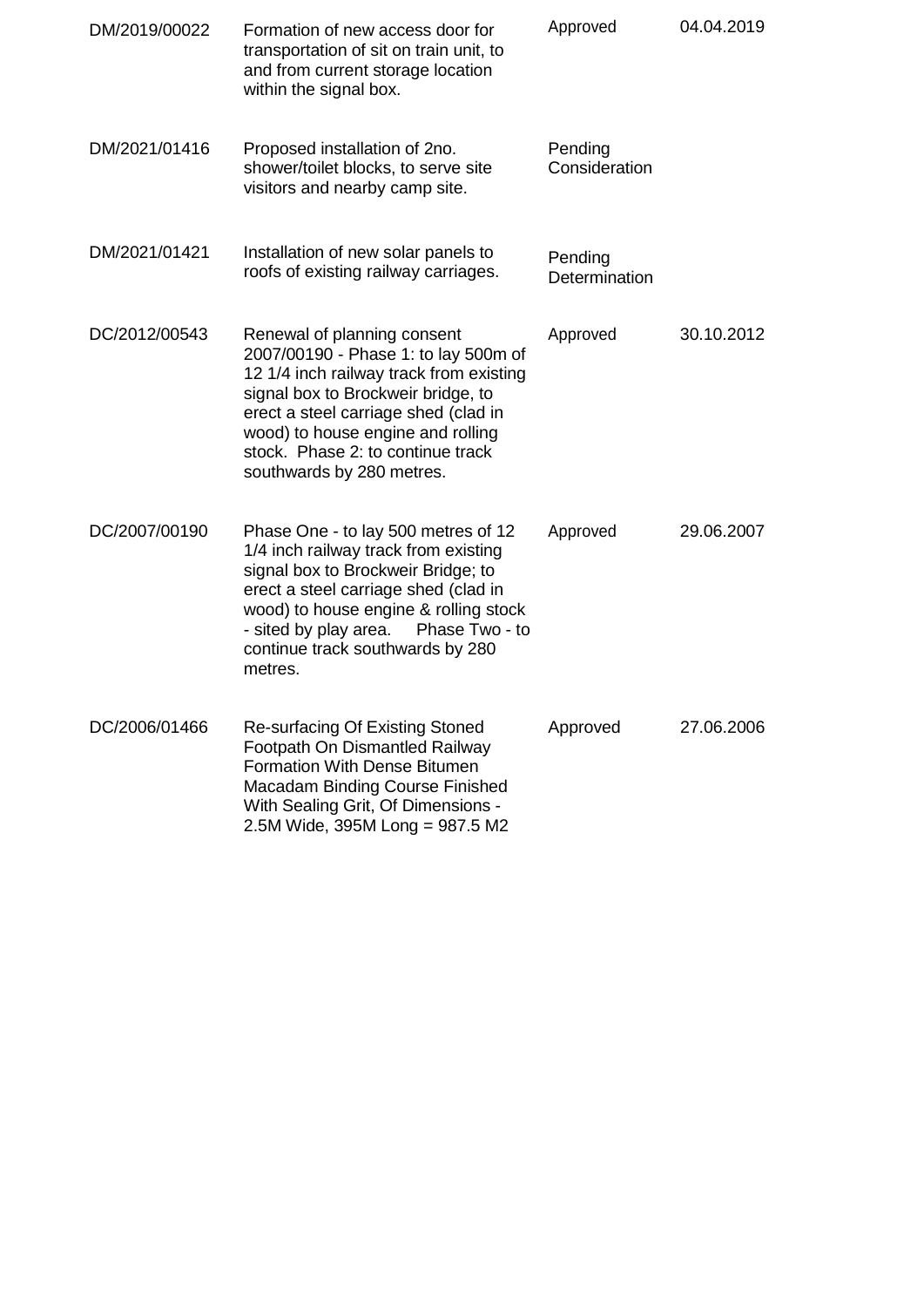| DC/2014/00875 | Siting of two moveable camping huts.                             | Withdrawn | 25.11.2015 |
|---------------|------------------------------------------------------------------|-----------|------------|
| DC/2009/00913 | Replacement of two railway carriages                             | Approved  | 18.11.2009 |
| DC/2010/00085 | Flag to be flown from single flag pole.                          | Approved  | 14.04.2010 |
| DC/2005/00059 | Creation Of A Shared Surfaced Path<br>For Cyclists & Pedestrians | Approved  | 08.09.2006 |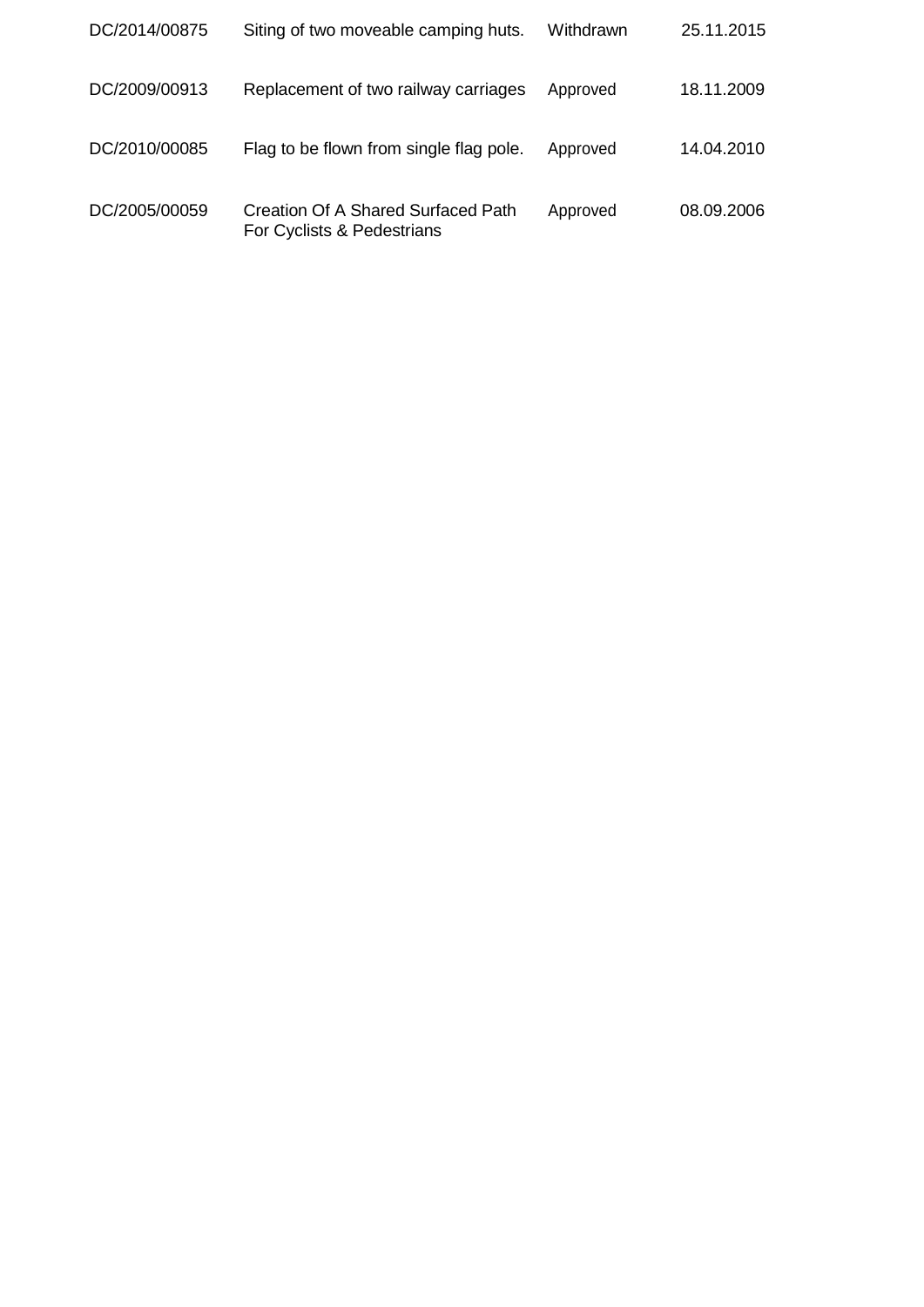## **3.0 LOCAL DEVELOPMENT PLAN POLICIES**

### **Strategic Policies**

S5 LDP Community and Recreation Facilities S11 LDP Visitor Economy S12 LDP Efficient Resource Use and Flood Risk S13 LDP Landscape, Green Infrastructure and the Natural Environment S17 LDP Place Making and Design

### **Development Management Policies**

SD1 LDP Renewable Energy SD2 LDP Sustainable Construction and Energy Efficiency LC4 LDP Wye Valley AONB NE1 LDP Nature Conservation and Development EP1 LDP Amenity and Environmental Protection DES1 LDP General Design Considerations

### **Supplementary Planning Guidance**

Sustainable Tourism Accommodation SPG November 2017: https:/[/www.monmouthshire.gov.uk/app/uploads/2016/10/Sustainable-Tourism-Accommodation-](http://www.monmouthshire.gov.uk/app/uploads/2016/10/Sustainable-Tourism-Accommodation-)SPG-November-2017.pdf

Renewable Energy and Energy Efficiency SPG March 2016: [http://www.monmouthshire.gov.uk/renewable-energy-energy-efficiency-supplementary-planning](http://www.monmouthshire.gov.uk/renewable-energy-energy-efficiency-supplementary-planning-)guidance

#### National Planning Policies (If Any)

Technical Advice Note 6 - Planning for Sustainable Rural Communities (2010): <http://gov.wales/docs/desh/policy/100722tan6en.pdf>

Technical Advice Note (TAN) 15: Development and Flood Risk (2004): <http://gov.wales/topics/planning/policy/tans/tan15/?lang=en>

### **4.0 NATIONAL PLANNING POLICY**

### **Future Wales - the national plan 2040**

Future Wales is the national development framework, setting the direction for development in Wales to 2040. It is a development plan with a strategy for addressing key national priorities through the planning system, including sustaining and developing a vibrant economy, achieving decarbonisation and climate-resilience, developing strong ecosystems and improving the health and well-being of our communities. Future Wales - the national plan 2040 is the national development framework and it is the highest tier plan, setting the direction for development in Wales to 2040. It is a framework which will be built on by Strategic Development Plans at a regional level and Local Development Plans. Planning decisions at every level of the planning system in Wales must be taken in accordance with the development plan as a whole.

### **Planning Policy Wales (PPW) Edition 11**

The primary objective of PPW is to ensure that the planning system contributes towards the delivery of sustainable development and improves the social, economic, environmental and cultural well-being of Wales, as required by the Planning (Wales) Act 2015, the Well-being of Future Generations (Wales) Act 2015 and other key legislation and resultant duties such as the Socio-economic Duty.

A well-functioning planning system is fundamental for sustainable development and achieving sustainable places. PPW promotes action at all levels of the planning process which is conducive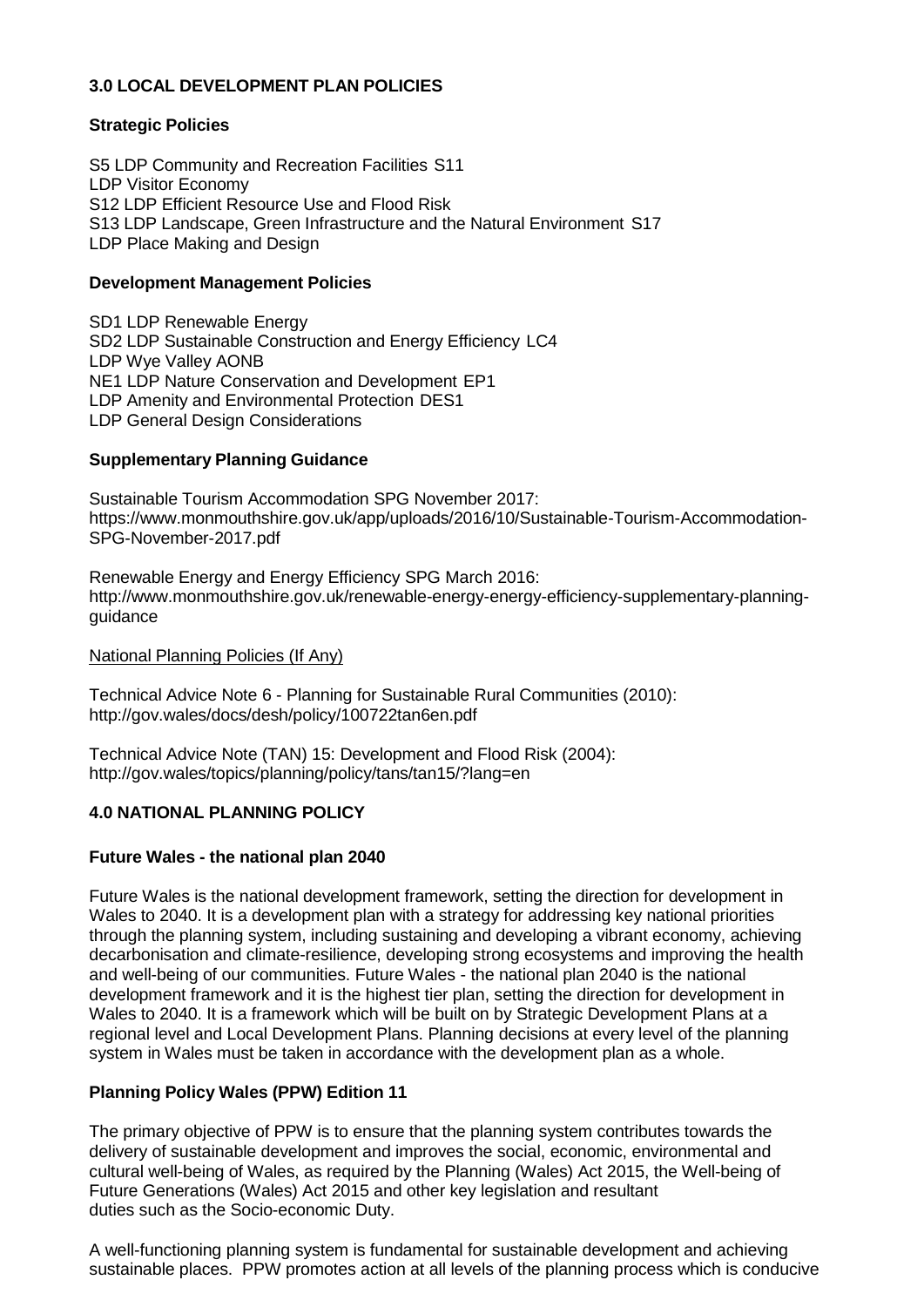to maximising its contribution to the well-being of Wales and its communities.

### **5.0 REPRESENTATIONS**

#### 5.1 Consultation Replies

### **Tintern Community Council** - Approve

#### **MCC Heritage** - No Objection

The structures in question are later reinstatement train carriages, to the historic, Grade II listed station buildings at Tintern.

As the carriages originally in situ have been replaced since listing with other historic carriages, they have previously been considered not to be curtilage listed structures and therefore do not need Listed Building Consent for alteration.

Notwithstanding this, the primary consideration for development within the curtilage of a listed building is the preservation of its special interest, which includes it setting.

The works proposed however are particularly 'light-touch' in their use of solar units which match the profile of the current roof, and we see no reason why these would affect the visual form of the carriages or the setting of the listed building as a result.

#### **MCC Ecology** - No objection

The Old Station building itself will not be impacted by the current proposals, and therefore roosting bats should not be impacted.

#### 5.2 Neighbour Notification

These proposals are trying to introduce changes to the carriages and land that are not just contrary to the laws and covenants that protect them but detrimental to public amenity and endangered species in the meadows and field.

The biodiversity and protected habitats will suffer.

### 5.3 Other Representations

Brockweir Community Council - Supports the application.

It was strongly felt that any enhancements to the site would bring significant benefit to the local community.

Tintern Station Friends - Introducing changes to the carriages and land that were never intended and contrary to covenants and other protections.

Tintern Station Picnic Area is not a tourist attraction to be developed commercially.

Proposals do not preserve the unique distinctiveness of this setting and its sense of place.

There will be adverse impact on the historic environment and heritage of this site.

On the face of it solar panels are an environmentally friendly addition but that is before reading the intended plans:

Detract from the historic and traditional use.

Not in keeping with the environment of the carriages or an AONB.

The carriages were replaced in 2009/10 using heritage lottery funding, and have not been maintained since.

MonLife have not allowed the carriages to open.

Turning Tintern Station Picnic Area into a tourist accommodation site and entertainment venue is contrary to its heritage and listed designation:

Not subservient to the primary purpose to conserve and enhance the natural beauty of the area. It will harm the character of the area.

The ecology report is limited in its remit.

Flooding may not be an issue for the solar panels but it will be for electrical cables etc. below the carriages including heat pumps.

Consultation and publicity procedures were not followed.

Where are the planning applications for the alarm and CCTV cameras, the new car parking machine and signage? None of these additions are in keeping with the heritage site and must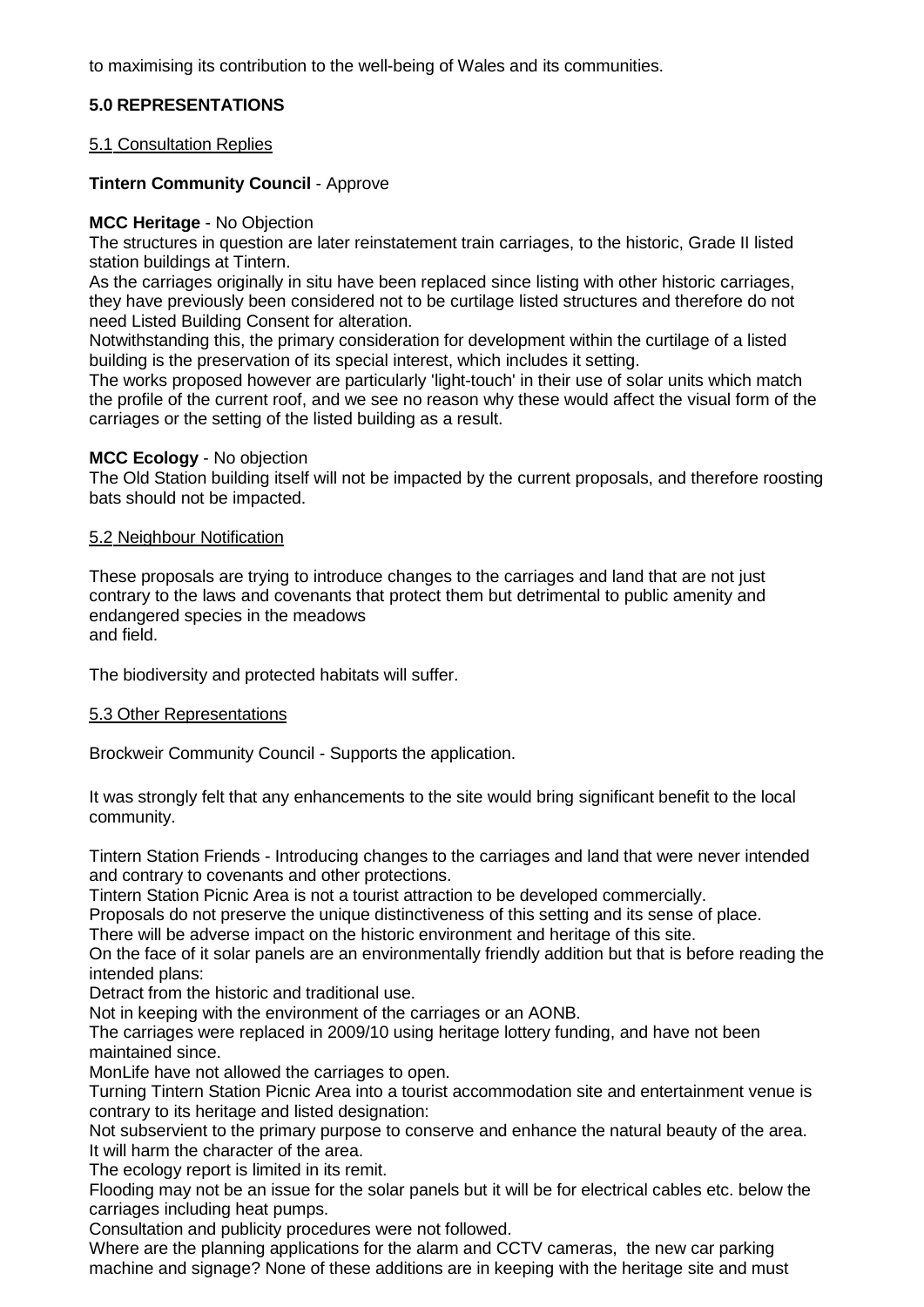breach CADW guidelines.

These proposals neither maintain nor protect the character and unique quality of this site nor enhance its cultural heritage and historic environment.

Little regard to the conservation areas, biodiversity and ecological heritage.

Does not improve the environmental and cultural well-being of residents and visitors.

MCC will be approving a planning application for its own commercial business, to increase income at the expense of residents, heritage and conservation.

Please note all representations can be read in full on the Council's website: https://planningonline.monmouthshire.gov.uk/onlineapplications/?lang=EN

## **6.0 EVALUATION**

### **6.1 Principle of Development**

6.1.1 The proposed solar panels are part of a larger scheme to decarbonise the site and to improve visitor facilities.

PPW11 supports facilitating the move towards decarbonising the economy and reducing reliance on energy generated from fossil fuels, it encourages the use of renewable energy and actively managing the transition to a low carbon economy. Policy S12 of the LDP supports sustainable and efficient resource use; this includes energy efficiency and increasing the supply of renewable energy. In a small way, the installation of these solar panels on the roof of the railway carriages, will help to meet the objectives of PPW by providing more sustainable energy for this tourist facility. The alterations will make the site more energy efficient and reduce its environmental impact. Thus, the proposal is acceptable in principle.

Policy SD1 of the LDP sets out that renewable energy schemes will be permitted where:

(1) There are no unacceptable adverse impacts upon the

landscape, townscape and historic features and there is compliance with Policy LC5, with regard to protection and enhancement of landscape character;

(2) There are no unacceptable adverse impacts on biodiversity;

(3) There are no unacceptable adverse impacts on the amenities of

nearby residents by way of noise, dust, odour or increases in traffic;

(4) The wider environmental, economic, social and community benefits directly related to the scheme outweigh any potentially adverse impacts; and

(5) The distinct identity of Monmouthshire will not be compromised.

For all types of renewable energy, cumulative impacts will be an important consideration where there are other renewable energy schemes currently operating in the area.

Policy SD2 of the LDP refers specifically to proposals for the installation of renewable and low carbon technologies on existing buildings and says that they will be permitted subject to detailed planning considerations. The principle of providing solar panels is acceptable and complies with one of the key objectives of PPW11 and the development plan for encouraging renewable energy and reducing reliance on fossil fuels.

The site is a well-established tourist facility and Policy S11 of the LDP supports development proposals that provide sustainable forms of tourism.

### **6.2 Sustainability**

6.2.1 The solar panels are being installed to make the site more energy efficient, reduce its environmental impact and enhance the tourist experience. This is an objective that promotes sustainability and reduces dependence on fossil fuels by providing a more renewable energy source.

### Good Design and Place Making

6.2.2 PPW 11 says that good design is fundamental to creating sustainable places where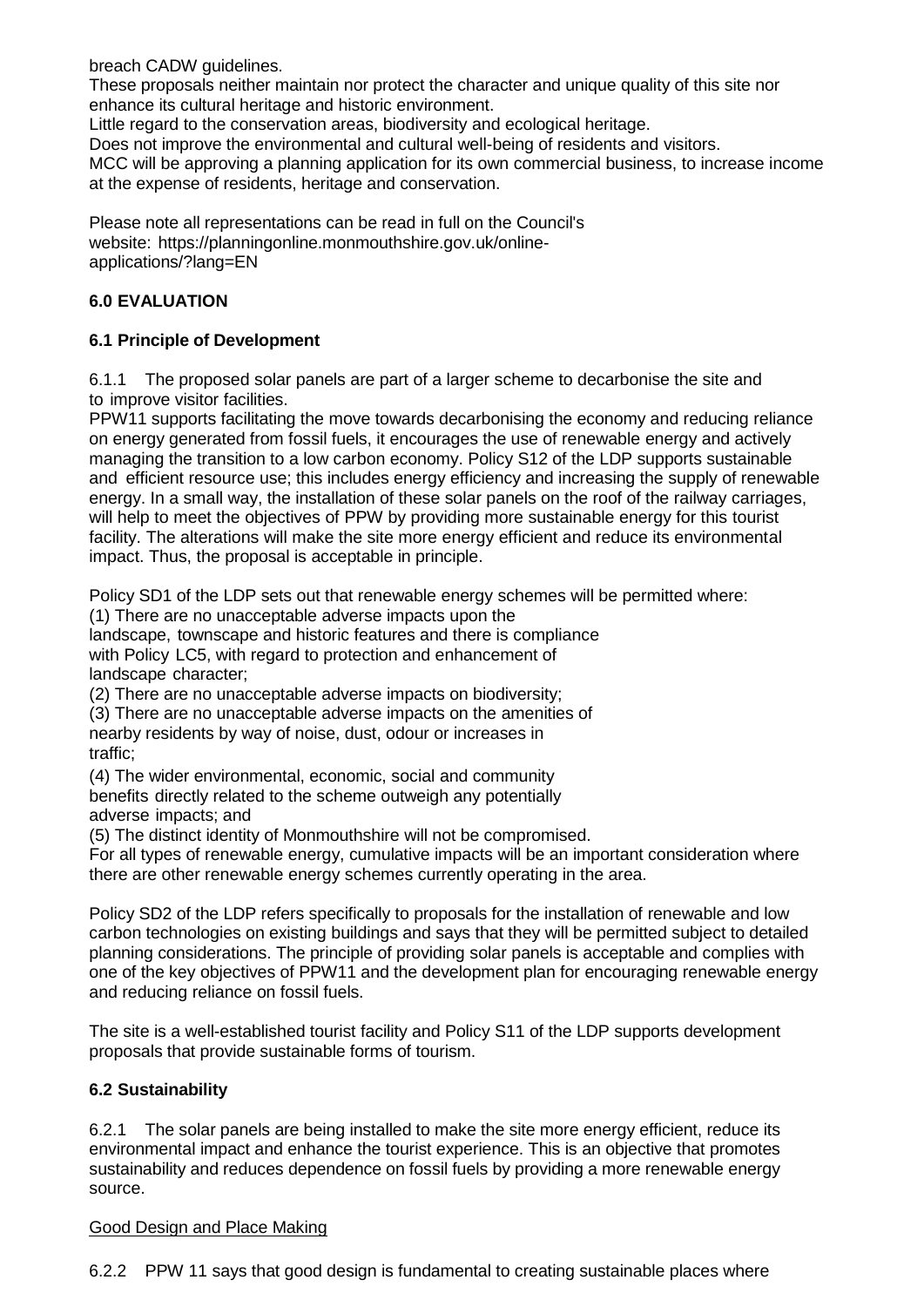people want to live, work and socialise. The special character of an area should be central to its design. In this case the solar panels would be installed on the roof and held on place by pressure. They are made of a thin, flexible material that follows the contours and shape of the carriage roofs. The roof of the carriages are already painted black so the black panels will have very little additional visual impact. There is no upstand on the panels so when viewed from the ground they would appear as though the roof of the carriages had been re-painted. MCC's Heritage Officer has no objection to the proposal saying that, "The works proposed are particularly 'light-touch' in their use of solar units which match the profile of the current roof and this will not affect the visual form of the carriages or the setting of the listed building as a result." The proposal will preserve the special interest and setting of the listed buildings on the site. The proposed new solar panels on the roof of the railway carriages are considered acceptable and would comply with the objectives of Policy DES1 of the LDP and PPW11, promoting good design. The panels will have very little visual impact and will preserve the natural beauty of the Wye Valley. Therefore, they comply with Policy LC4 of the LDP.

# **Energy**

6.2.3 The proposal will have very little visual impact and therefore there will be no unacceptable adverse impacts upon the surrounding landscape. The site is surrounded by mature trees which help to screen the railway carriages when viewed in the wider landscape. There will be no impact on the landscape character of the area. The site is outside of the Tintern Conservation area and not seen within the context of Tintern Abbey. There will be no impact on biodiversity as the panels will be attached to the roof of the carriages and there is limited potential for bat roosts within the carriages. There are no residential properties within 50 metres of the site that could be affected by way of noise, dust, odour or increase in traffic. In this case there would be minimal impact resulting from the proposal. There are no other renewable energy schemes close to the site so there is no cumulative impact. When the technology is no longer operational it can be removed from the site and this can be imposed by condition. The proposal therefor accords with all of the objectives of Policy SD1 of the LDP.

## **6.3 Biodiversity**

6.3.1 An Ecology Survey Report by Just Mammals was submitted as part of the application. An external and internal daytime inspection of the carriages was carried out in May 2021 and found no evidence for the presence of bats.

No potential roost features were identified in the railway carriages and with a negligible level of potential, no additional survey effort was directed to these structures. Internal and external inspection of the carriages found no live bats or evidence of roosting, no bat droppings or insect remains. No features were identified to offer roosting opportunities for bats within the structure of the carriages. A single inactive bird nest was found under the northern carriage. The proposed work underneath the carriages will avoid the bird nesting season of March to August (inclusive). MCC Ecologists have reviewed the submitted survey report and agree with its findings and recommendations. The Old Station building itself will not be impacted by the current proposals, and therefore roosting bats should not be impacted. Where works cannot be undertaken outside of the nesting bird season (March - August), a pre-works inspection by an experienced ecologist should be undertaken.

The submitted ecology report recommends that two additional bird boxes are installed at the site. This is considered an appropriate level of enhancement for an application of this scale. However, the location or specification of the boxes has not been shown on any of the submitted plans. This can be conditioned.

### **6.4 Impact on Amenity**

6.4.1 The nearest residential property to the carriages is Station House approximately 52 metres to the north-west. It is set at a higher level than the carriages but given the intervening distance and the mature trees at the site, the occupiers of Station House will not be affected by the proposed solar panels. There are no other residential properties in the near vicinity that could be affected by this proposal.

# **6.5 Highways**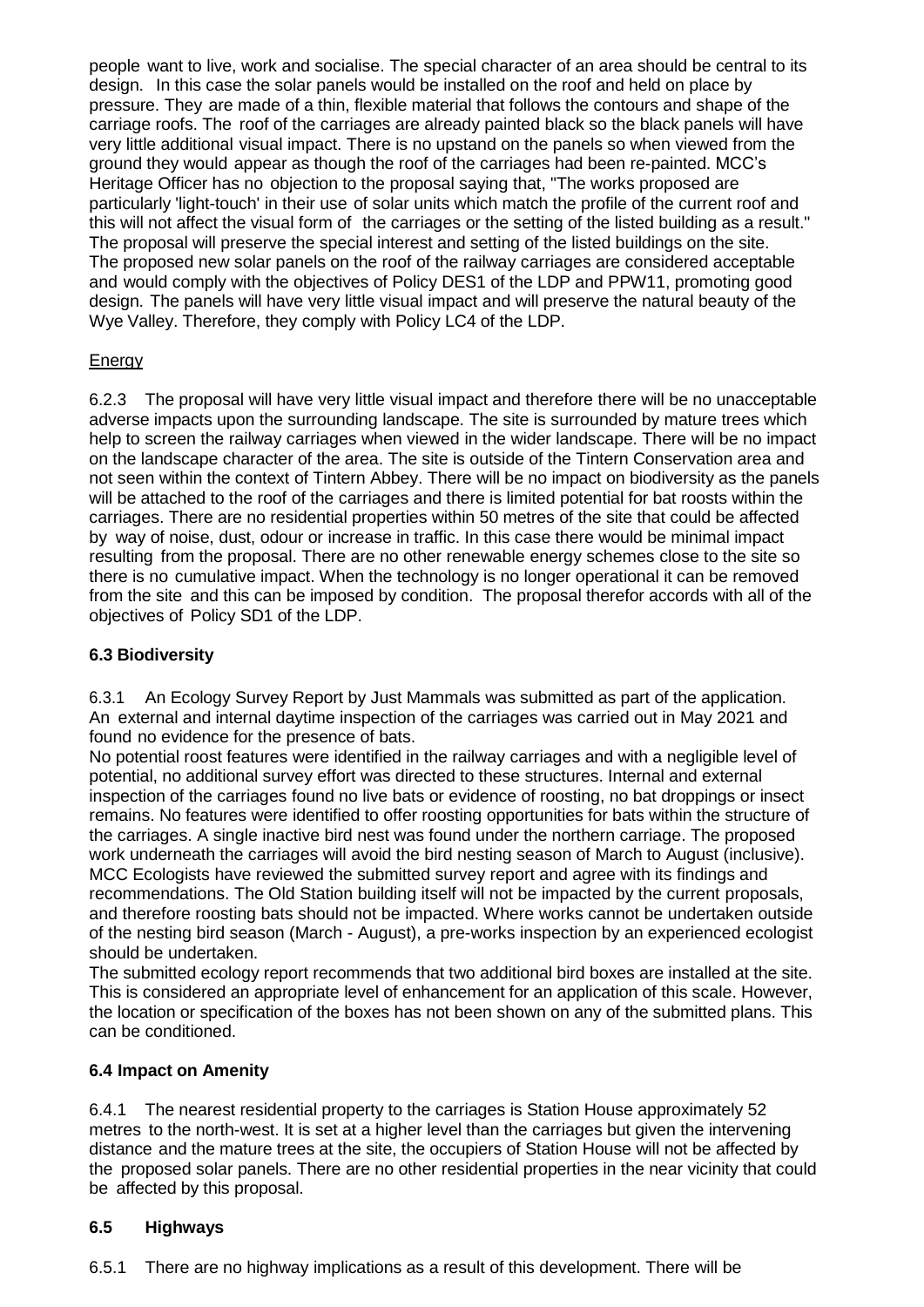no increase in traffic or loss of parking spaces resulting from the siting of the solar panels.

## **6.6 Flooding**

The railway carriages lie wholly within a C2 Flood Zone as defined by the Development Advice Map (DAM) of Technical Advice Note (TAN)15. The solar panels are to be located on the roofs of the existing carriages and therefore will have no impact on flood levels. If additional equipment is required at ground level at some point in the future, it will be assessed on its merits subject to the details to be supplied. The current application only relates to the siting of the panels themselves and these do not impact on flooding.

### **6.7 Phosphates**

6.7.1 Under the Conservation of Habitats and Species Regulations 2017 it is necessary to consider whether the development should be subject to a Habitat Regulations Assessment. This is in particular reference to the impact of increased concentrations of Phosphates on designated SACs. NRW has set new phosphate standards for the riverine SACs of the Wye and Usk and their catchment areas. Development that may increase the concentration of phosphates levels will be subject to appropriate assessment and HRA. This application is outside of the SAC catchment and does not result in any foul water discharge and therefore it will not have a detrimental impact on any protected SAC, and as a result no further assessment is required.

### **6.8 Tourism**

6.8.1 The site is a well-established tourist facility and Policy S11 of the LDP supports development proposals that provide sustainable forms of tourism. The provision of solar panels on the roof of the existing carriages will not affect the number of people who visit the site.

### **6.9 Response to the Representations of Third Parties**

One local resident says that the proposals are contrary to the laws and covenants that protect the carriages; there may be covenants in place but that is a private legal matter between the parties involved and not a material planning consideration. It is for the local planning authority to determine the application based on adopted planning policy and advice. Planning and heritage officers do not consider that the solar panels are detrimental to public amenity for the reasons stated above. The issues of ecology have been discussed in detail in the main body of the report and the positioning of solar panels on the roof of the carriages was found not to have a detrimental impact on protected species.

Friends of Tintern Station set out that this is not a tourist attraction that should be developed commercially. Planning officers consider that provided that the alterations are sensitive and respect their historic setting, there is no reason why the site cannot be developed commercially. It is the Council's policy to support the growth of sustainable tourism. The solar panels will have very little visual impact and will preserve the character of the Wye Valley AONB. This current application is for solar panels only and other developments on the site will be determined on their merits if planning permission is required.

# **6.10 Well-Being of Future Generations (Wales) Act 2015**

6.10.1 The duty to improve the economic, social, environmental and cultural well-being of Wales has been considered, in accordance with the sustainable development principle, under section 3 of the Well-Being of Future Generations (Wales) Act 2015 (the WBFG Act). In reaching this recommendation, the ways of working set out at section 5 of the WBFG Act have been taken into account and it is considered that this recommendation is in accordance with the sustainable development principle through its contribution towards one or more of the Welsh Ministers' wellbeing objectives set out in section 8 of the WBFG Act.

# **6.11 Conclusion**

6.11.1 The alterations will make the site more energy efficient and reduce its environmental impact; the proposal therefore accords with one of the key objectives of PPW11 as well as LDP Policy S12 both of which support sustainable and efficient resource use. The proposal also complies with the objectives of LDP Policy SD2 which refers specifically to proposals for the